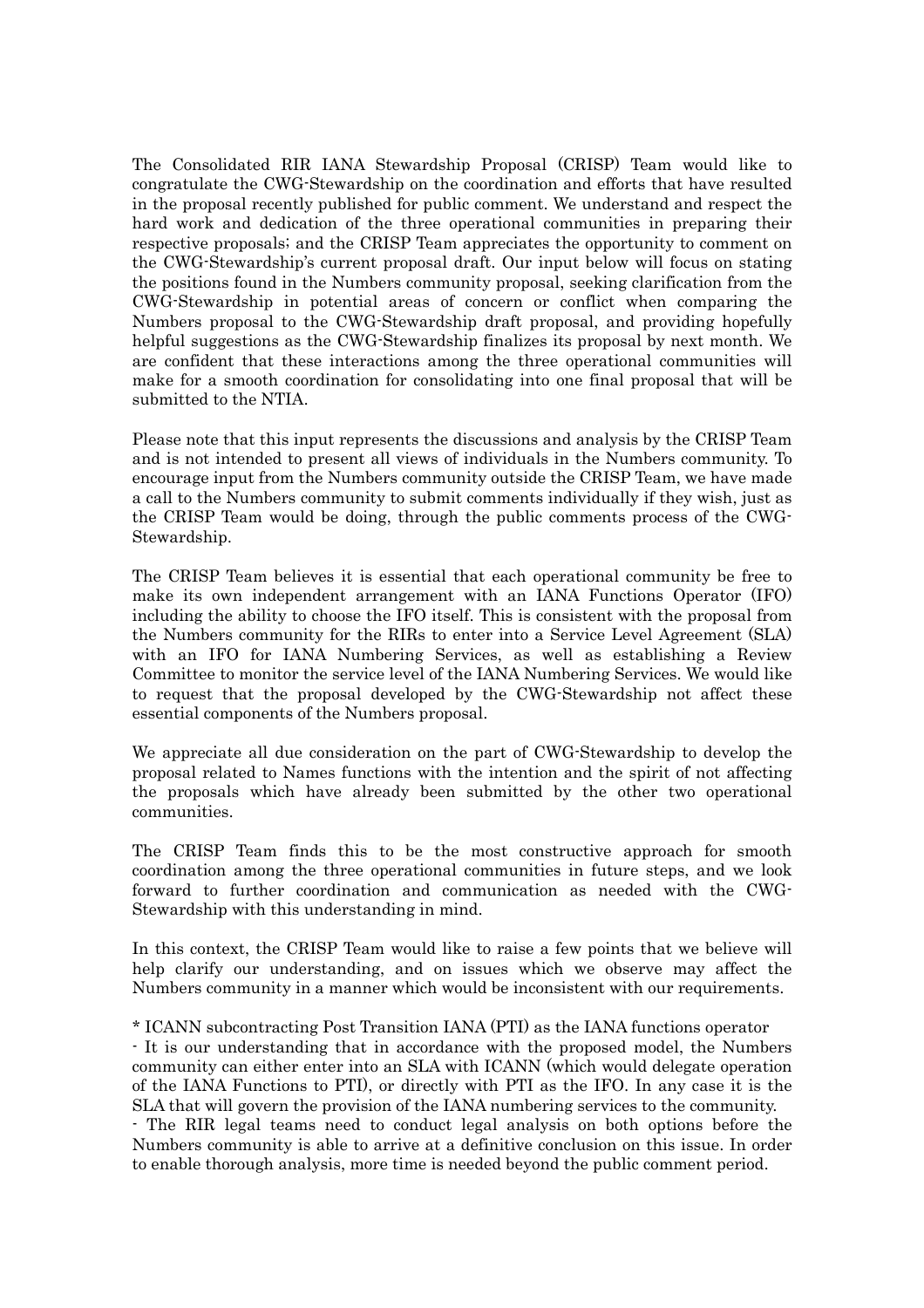We will coordinate with CWG-Stewardship in the event that we identify any issues which would affect the proposal developed by the CWG- Stewardship.

## \* PTI Board

- The role and composition of a Board of Directors for the IFO was not identified in the Numbers proposal. Therefore, adding any substantial role for a PTI Board is expected to add further coordination requirements between the Names and the two other operational communities, as well as additional consultations within those other communities.

- Notwithstanding the foregoing, we recognize that if an organization is created that is a subsidiary to ICANN, a Board might well be required by the framework of the organization. The Numbers proposal does not contemplate any model which potentially expands the role of the Board beyond the absolute minimum for organizational framework or requires participation by representatives from the three operational communities to serve on the Board. Therefore, we seek clarification on the CWG-Stewardship's proposal requirements regarding the composition and role of the PTI Board to ascertain whether there is any conflict with the Numbers proposal.

## \* Budget of the IANA Operations

- We observe a difference in the approach between what is proposed by the CWG-Stewardship and the Numbers community, but we do not observe any material issues of incompatibility at this point.

- The current draft of our SLA defines cost-based fees for the RIRs to pay to the IFO. If this proposed fee structure is adopted, we do not observe the need to provide detailed input on the budget on the IANA operations, as the RIRs will be paying a fee with a fixed maximum amount and it is incumbent on the IFO to manage its funds appropriately to successfully meet its contractual obligations. At the same time, we do not observe issues for the ICANN community to have more powers to provide input on the budget, given it will have no discretion regarding, and not make decisions about, the contracted fees for the IANA Numbering Services defined in the SLA.

## \* Customer Standing Committee

- We understand the role of the CSC is to review the service level of the Names related IANA Functions. The Numbers community has proposed a separate mechanism for service level review of the IANA Numbering Services. We observe they are independent and do not see any issues so long as this independence is maintained, but we note the possibility of communication between the groups as needed.

## \* Review Team

- The Numbers community requires no additional reviews or organizational structures beyond the Review Committee that is specified in the Numbers community proposal. The Number community's Review Committee is tasked with monitoring the service levels for the Numbers functions and advising the RIRs accordingly. We therefore propose the scope of the contemplated Review Team to be restricted to the monitoring and review of the Names functions. Otherwise, additional review on the implications of a Review Team will be needed which will unnecessarily require further effort to ascertain if this is consistent with the Numbers community proposal given the numbers community has not identified any needs for an additional team. We support the approach of not making it compulsory for the Numbers community to have representatives on the Review Team assuming the Review Team's scope is limited to only the Names functions. We further support the coordination of efforts of the respective parties from the operational communities when appropriate.